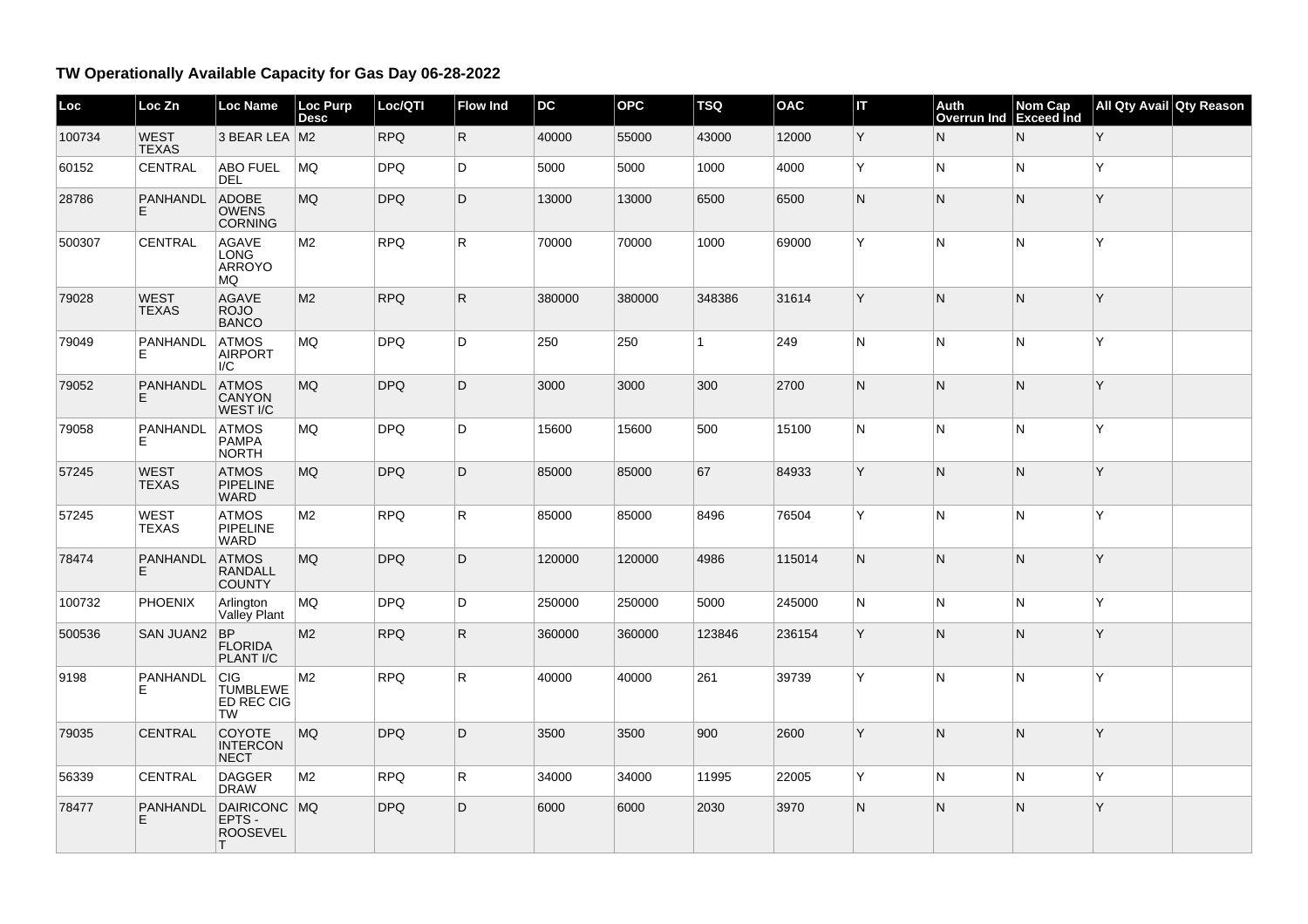| Loc    | Loc Zn                      | Loc Name                                                            | Loc Purp<br><b>Desc</b> | Loc/QTI    | <b>Flow Ind</b> | <b>DC</b> | <b>OPC</b> | <b>TSQ</b>   | <b>OAC</b> | Iт           | Auth<br><b>Overrun Ind</b> | Nom Cap<br>Exceed Ind | All Qty Avail Qty Reason |  |
|--------|-----------------------------|---------------------------------------------------------------------|-------------------------|------------|-----------------|-----------|------------|--------------|------------|--------------|----------------------------|-----------------------|--------------------------|--|
| 10703  | CENTRAL                     | <b>DCP</b> Artesia                                                  | M <sub>2</sub>          | <b>RPO</b> | $\mathsf R$     | 43000     | 38000      | 35200        | 2800       | Y            | N                          | N                     | ΙY.                      |  |
| 79029  | <b>CENTRAL</b>              | <b>DCP FUEL</b><br>TAP EDDY                                         | MQ                      | <b>DPQ</b> | D               | 1000      | 1500       | 197          | 1303       | Y            | $\mathsf{N}$               | IN.                   | ΙY.                      |  |
| 79069  | CENTRAL                     | <b>DCP ZIA II</b>                                                   | M2                      | <b>RPQ</b> | $\mathsf R$     | 125000    | 125000     | 64800        | 60200      | Y            | N                          | IN.                   | ΙY.                      |  |
| 78491  | <b>PHOENIX</b>              | <b>DESERT</b><br><b>BASIN</b><br><b>PLANT</b>                       | MQ.                     | <b>DPQ</b> | D               | 210000    | 150000     | 84999        | 65001      | $\mathsf{N}$ | $\mathsf{N}$               | IN.                   | ΙY.                      |  |
| 12354  | CENTRAL                     | <b>DOMINION</b><br>GAS/TULE<br>LAKE<br><b>INTERCON</b><br>NECT      | M <sub>2</sub>          | <b>RPQ</b> | R               | 10000     | 5000       | 300          | 4700       | Y            | N                          | N                     | İΥ                       |  |
| 13199  | <b>CENTRAL</b>              | <b>EASTERN</b><br><b>NEW</b><br><b>MEXICO</b><br><b>ROOSEVEL</b>    | MQ                      | <b>DPQ</b> | D               | 10000     | 10000      | 55           | 9945       | N.           | N                          | IN.                   | ΙY.                      |  |
| 500540 | SAN JUAN2                   | <b>EL PASO</b><br><b>BLANCO I/C</b>                                 | MQ                      | <b>DPQ</b> | D               | 440000    | 440000     | 13479        | 426521     | Y            | N                          | N                     | Y                        |  |
| 79064  | <b>PANHANDL</b><br>E.       | <b>ENBRIDGE</b><br>TRUNK E                                          | M2                      | <b>RPQ</b> | $\mathsf{R}$    | 100000    | 100000     | 1500         | 98500      | Y            | N                          | N                     | ΙY.                      |  |
| 57336  | <b>PANHANDL</b><br>Е        | <b>ENERGAS</b><br>DEL-GRAY                                          | MQ                      | <b>DPQ</b> | D               | 50000     | 10000      | 57           | 9943       | Y            | N                          | IN.                   | ΙY.                      |  |
| 53772  | <b>PANHANDL</b><br>E.       | <b>ENERGAS</b><br><b>INTERCON</b><br><b>NECT</b><br>(STOCKER<br>M M | MQ                      | <b>DPQ</b> | D               | 500       | 500        | $\mathbf{1}$ | 499        | N            | N                          | IN.                   | Y                        |  |
| 78423  | <b>SAN JUAN</b>             | ENTERPRIS M2<br>E CHACO<br>PLANT I/C                                |                         | <b>RPQ</b> | R               | 250000    | 210000     | 130          | 209870     | Y            | N                          | N                     | İΥ                       |  |
| 78093  | <b>CENTRAL</b>              | <b>ENTERPRIS M2</b><br>E EDDY                                       |                         | <b>RPQ</b> | R               | 100000    | 100000     | 35500        | 64500      | Y            | $\mathsf{N}$               | IN.                   | ΙY.                      |  |
| 79075  | <b>WEST</b><br><b>TEXAS</b> | ENTERPRIS M2<br>E SOUTH<br>EDDY                                     |                         | <b>RPQ</b> | $\mathsf{R}$    | 200000    | 200000     | 67668        | 132332     | Y            | N                          | IN.                   | Y                        |  |
| 500515 | <b>WEST</b><br><b>TEXAS</b> | <b>ENTERPRIS MQ</b><br>E WAHA<br><b>PECOS</b>                       |                         | <b>DPQ</b> | D               | 180000    | 180000     | 3182         | 176818     | N.           | N                          | IN.                   | ΙY.                      |  |
| 500515 | <b>WEST</b><br><b>TEXAS</b> | ENTERPRIS M2<br>E WAHA<br><b>PECOS</b>                              |                         | <b>RPQ</b> | R               | 150000    | 150000     | 10000        | 140000     | Y            | N                          | N                     | <sup>Y</sup>             |  |
| 56943  | <b>WEST</b><br><b>TEXAS</b> | ENTERPRIS MQ<br>E WARD                                              |                         | <b>DPQ</b> | D               | 155000    | 155000     | 49335        | 105665     | N            | N                          | N                     | ΙY.                      |  |
| 79063  | <b>WEST</b><br><b>TEXAS</b> | EOG<br><b>PITCHFORK</b><br>-DELIVERY                                | MQ                      | <b>DPQ</b> | D               | 10000     | 13500      | 10360        | 3140       | Y            | N                          | N                     | Y                        |  |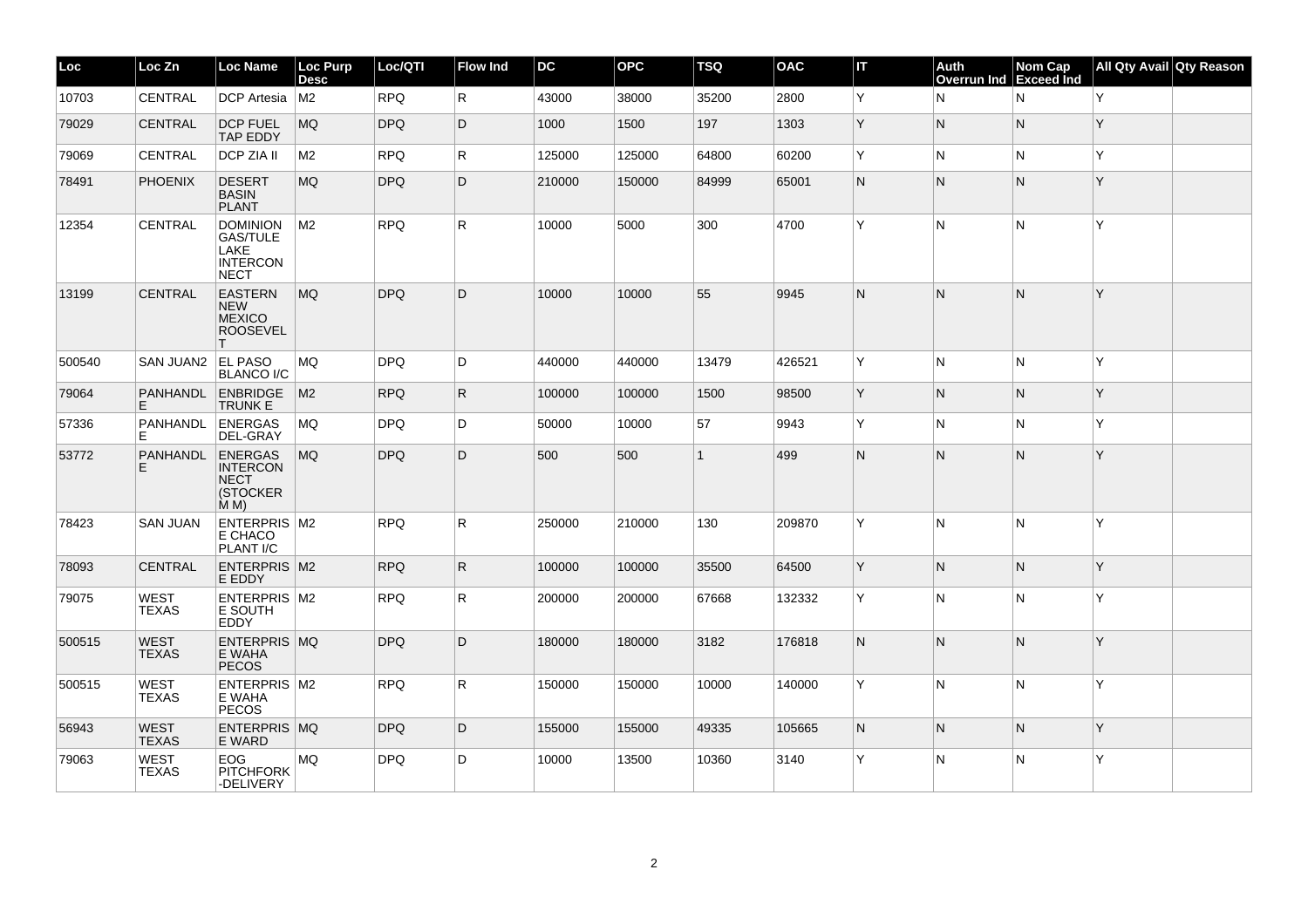| Loc    | Loc Zn                      | <b>Loc Name</b>                                      | Loc Purp<br><b>Desc</b> | Loc/QTI    | <b>Flow Ind</b> | <b>DC</b> | <b>OPC</b> | <b>TSQ</b>   | <b>OAC</b>  | İΠ | Auth<br><b>Overrun Ind</b> | Nom Cap<br>Exceed Ind | All Qty Avail Qty Reason |                                   |
|--------|-----------------------------|------------------------------------------------------|-------------------------|------------|-----------------|-----------|------------|--------------|-------------|----|----------------------------|-----------------------|--------------------------|-----------------------------------|
| 79072  | <b>WEST</b><br><b>TEXAS</b> | <b>EOG</b><br><b>RATTLESNA</b><br><b>KE</b>          | MQ                      | <b>DPQ</b> | D               | 10000     | 10000      | 3947         | 6053        | Y  | $\mathsf{N}$               | N                     | Y                        |                                   |
| 100757 | <b>WEST</b><br>TEXAS        | <b>EOG Red</b><br>Hills                              | <b>MQ</b>               | <b>DPQ</b> | D.              | 55000     | 55000      | 23385        | 31615       | Y  | N                          | lN.                   | İΥ                       |                                   |
| 78269  | <b>WEST</b><br><b>TEXAS</b> | <b>ETC BLK</b><br>#16 FUEL                           | MQ                      | <b>DPQ</b> | D               | 1000      | 2000       | $\mathbf{1}$ | 1999        | Y  | N                          | IN.                   | ΙY                       |                                   |
| 79087  | <b>WEST</b><br><b>TEXAS</b> | <b>ETC</b><br><b>HALLEY</b>                          | M <sub>2</sub>          | <b>RPQ</b> | $\mathsf{R}$    | 90000     | 90000      | 59989        | 30011       | Y  | N                          | lN.                   | ΙY.                      |                                   |
| 100704 | PANHANDL<br>E.              | <b>ETC ISAAC</b><br><b>FUEL</b>                      | MQ                      | <b>DPQ</b> | D               | 2000      | 2000       | 200          | 1800        | Y  | N                          | IN.                   | ΙY.                      |                                   |
| 100701 | <b>WEST</b><br><b>TEXAS</b> | ETC PYOTE MQ<br><b>FUEL</b>                          |                         | <b>DPQ</b> | D               | 2000      | 2000       | 500          | 1500        | Y  | ${\sf N}$                  | N                     | ΙY                       |                                   |
| 500607 | <b>WEST</b><br><b>TEXAS</b> | ETC PYOTE MQ<br><b>STATION</b><br>145                |                         | <b>DPQ</b> | D               | 1000      | 1000       | 400          | 600         | Y  | N                          | IN.                   | ΙY.                      |                                   |
| 100705 | WEST<br><b>TEXAS</b>        | <b>ETC RED</b><br>HILLS FUEL                         | MQ                      | <b>DPQ</b> | D               | 3000      | 3000       | 3000         | $\mathbf 0$ | Y  | N                          | lN.                   | Y                        |                                   |
| 500392 | <b>WEST</b><br><b>TEXAS</b> | <b>ETC WAHA</b><br><b>FUEL</b><br>(COMP 765)         | MQ.                     | <b>DPQ</b> | D               | 270       | 3000       | $\mathbf{1}$ | 2999        | Y  | N                          | IN.                   | ΙY                       |                                   |
| 78449  | CENTRAL                     | <b>FEAGAN</b><br><b>CHAVES</b>                       | M <sub>2</sub>          | <b>RPQ</b> | $\mathsf{R}$    | 50000     | 5000       | 1200         | 3800        | Y  | $\overline{\mathsf{N}}$    | N                     | Y                        |                                   |
| 500134 | W.<br>THOREAU               | FLAGSTAFF MQ<br><b>DELIVERY</b><br><b>POINT</b>      |                         | <b>DPQ</b> | D               | 31000     | 31000      | 2842         | 28158       | N. | N                          | IN.                   | ΙY.                      |                                   |
| 10552  | <b>CENTRAL</b>              | <b>FRONTIER</b><br><b>MALJAMAR</b><br><b>PLANT</b>   | M <sub>2</sub>          | <b>RPQ</b> | R.              | 75000     | 75000      | 69905        | 5095        | Y  | N                          | IN.                   | ΙY.                      |                                   |
| 78480  | <b>PHOENIX</b>              | GILA RIVER MQ<br><b>PLANT</b>                        |                         | <b>DPQ</b> | D               | 485000    | 485000     | 239101       | 245899      | N. | N                          | IN.                   | ΙY.                      |                                   |
| 78069  | W.<br>THOREAU               | <b>GRIFFITH</b><br><b>ENERGY</b><br>DEL              | MQ                      | <b>DPQ</b> | D.              | 120000    | 120000     | 45615        | 74385       | N  | N                          | IN.                   | ΙY.                      |                                   |
| 13315  | PANHANDL<br>Е               | H SIMONS<br>#1                                       | <b>MQ</b>               | <b>DPQ</b> | D               | 3000      | 3000       | 6            | 2994        | N. | N                          | IN.                   | ΙY.                      |                                   |
| 500239 | <b>CENTRAL</b>              | <b>IACX</b><br><b>BITTER</b><br><b>LAKES</b>         | M <sub>2</sub>          | <b>RPQ</b> | R.              | 60000     | 59000      | 8000         | 51000       | N  | N                          | IN.                   | Y                        |                                   |
| 500238 | <b>CENTRAL</b>              | <b>IACX RED</b><br><b>BLUFF</b>                      | M <sub>2</sub>          | <b>RPQ</b> | $\mathsf{R}$    | 40000     | 45000      | 6760         | 38240       | N. | N                          | IN.                   | ΙY.                      |                                   |
| 56935  | <b>CENTRAL</b>              | INTEGRATE   MQ<br>D.<br><b>SERVICES</b><br>DP-CHAVES |                         | <b>DPQ</b> | D               | 3100      | 3100       | 2057         | 1043        | N  | N                          | lN.                   | Y                        |                                   |
| 79001  | <b>WEST</b><br><b>TEXAS</b> | <b>INTREPID</b><br><b>NORTH</b>                      | MQ                      | <b>DPQ</b> | D               |           | 3800       | 9            | 3791        | N. | N                          | N                     | $\overline{N}$           | Design<br>Capacity<br>unavailable |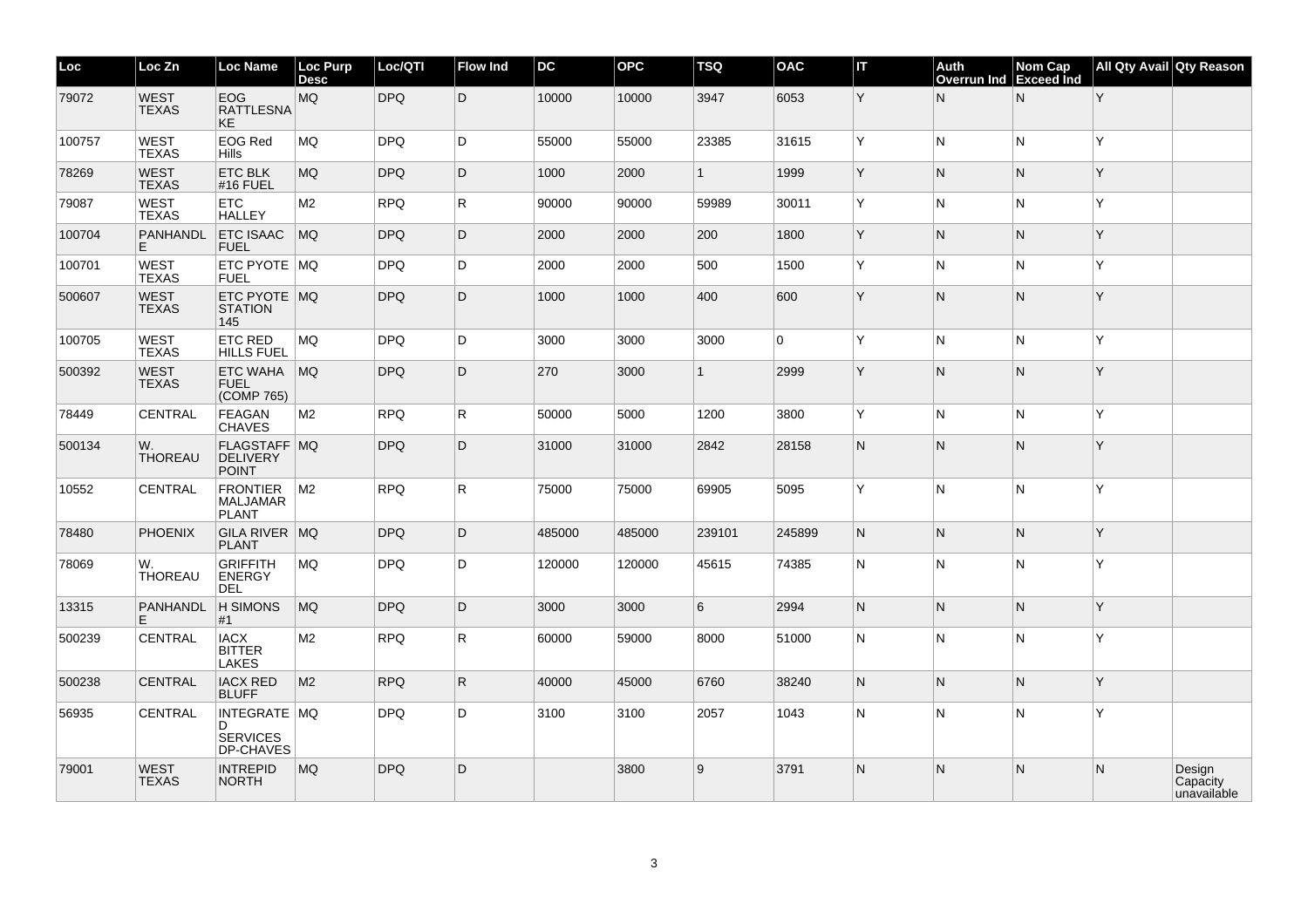| Loc    | Loc Zn                | <b>Loc Name</b>                                                        | Loc Purp<br><b>Desc</b> | Loc/QTI    | <b>Flow Ind</b> | <b>DC</b> | <b>OPC</b> | <b>TSQ</b>     | <b>OAC</b> | IТ | Auth<br><b>Overrun Ind</b> | Nom Cap<br>Exceed Ind | All Qty Avail Qty Reason |  |
|--------|-----------------------|------------------------------------------------------------------------|-------------------------|------------|-----------------|-----------|------------|----------------|------------|----|----------------------------|-----------------------|--------------------------|--|
| 13274  | Е                     | PANHANDL J. D. KELLY                                                   | MQ.                     | <b>DPQ</b> | D               | 500       | 2000       | $\overline{7}$ | 1993       | N  | N                          | IN.                   | ΙY.                      |  |
| 13328  | PANHANDL<br>E.        | L LUSK                                                                 | <b>MQ</b>               | <b>DPQ</b> | D               | 3000      | 1000       | 44             | 956        | N  | IN.                        | N                     | ΙY.                      |  |
| 79027  | <b>PHOENIX</b>        | MESQUITE<br>PLANT                                                      | MQ                      | <b>DPQ</b> | D               | 230000    | 235000     | 64825          | 170175     | Y  | N                          | N                     | Y                        |  |
| 100716 | PANHANDL<br>E         | NANNETTE<br><b>GARCIA</b>                                              | MO                      | <b>DPQ</b> | D               | 3000      | 3000       | $\mathbf{1}$   | 2999       | N  | IN.                        | N                     | ΙY.                      |  |
| 13306  | PANHANDL<br>Е         | <b>NEW</b><br><b>MEXICO</b><br>NAT. GAS<br><b>CARSON</b><br><b>TAP</b> | <b>MQ</b>               | <b>DPQ</b> | D               | 500       | 5000       | 178            | 4822       | N  | N                          | N                     | Y                        |  |
| 500084 | <b>CENTRAL</b>        | NMG BELEN MQ<br><b>TBS</b>                                             |                         | <b>DPQ</b> | D               | 10000     | 14000      | 2000           | 12000      | N  | IN.                        | IN.                   | ΙY.                      |  |
| 56422  | <b>SAN JUAN</b>       | <b>NMG</b><br><b>BLOOMFIEL</b><br>D.                                   | MQ                      | <b>DPQ</b> | D               | 150000    | 165000     | 21596          | 143404     | Y  | N                          | IN.                   | Y                        |  |
| 9236   | PANHANDL<br>E         | <b>NMG</b><br><b>CURRY</b><br><b>COUNTY</b>                            | <b>MQ</b>               | <b>DPQ</b> | D               | 22000     | 13000      | 1801           | 11199      | Y  | IN.                        | N                     | ΙY.                      |  |
| 60921  | <b>CENTRAL</b>        | <b>NMG RIO</b><br>PUERCO BI-<br><b>DIR</b>                             | <b>MQ</b>               | <b>DPQ</b> | D               | 300000    | 300000     | 20395          | 279605     | N  | N                          | IN.                   | ΙY.                      |  |
| 58710  | <b>CENTRAL</b>        | <b>NMG</b><br><b>THOMPSON</b>                                          | MQ                      | <b>DPQ</b> | D               | 50000     | 50000      | 1192           | 48808      | Y  | IN.                        | N                     | ΙY.                      |  |
| 60667  | PANHANDL<br>E         | NNG/TW<br><b>GRAY ITE</b>                                              | <b>MQ</b>               | <b>DPQ</b> | D               | 175000    | 200000     | 6200           | 193800     | N  | N                          | N                     | ΙY.                      |  |
| 500383 | W.<br><b>THOREAU</b>  | <b>NUCOR</b><br>STEEL I/C                                              | MQ                      | <b>DPQ</b> | D               | 5000      | 5000       | 1456           | 3544       | N  | IN.                        | N                     | ΙY.                      |  |
| 500533 | SAN JUAN2             | <b>NWPL LA</b><br>PLATA I/C                                            | M <sub>2</sub>          | <b>RPQ</b> | R.              | 300000    | 300000     | 33124          | 266876     | Y  | ΙN.                        | N                     | İΥ                       |  |
| 8042   | <b>PANHANDL</b><br>E. | PEPL<br><b>HANSFORD</b><br><b>CACTUS</b>                               | <b>MQ</b>               | <b>DPQ</b> | D               | 80000     | 80000      | 5496           | 74504      | N  | N                          | N                     | ΙY.                      |  |
| 56698  | W.<br><b>THOREAU</b>  | PG&E<br><b>TOPOCK</b>                                                  | <b>MQ</b>               | <b>DPQ</b> | D               | 375000    | 380000     | 219566         | 160434     | Y  | lN.                        | IN.                   | Y                        |  |
| 78342  | SAN JUAN2             | <b>QUESTAR</b><br><b>BLOOMFIEL</b><br>$D$ I/C                          | MQ                      | <b>DPQ</b> | D               | 120000    | 120000     | 202            | 119798     | Y  | N                          | N                     | ΙY.                      |  |
| 500538 | SAN JUAN2             | RED CEDAR M2<br><b>ARKANSAS</b><br><b>LOOP</b>                         |                         | <b>RPQ</b> | R.              | 350000    | 350000     | 102932         | 247068     | Y  | N                          | IN.                   | Y                        |  |
| 78121  | SAN JUAN2             | RED CEDAR M2<br><b>LAPLATA</b><br><b>REC</b>                           |                         | <b>RPQ</b> | R.              | 50000     | 50000      | 7190           | 42810      | N  | IN.                        | N                     | ΙY.                      |  |
| 78484  | <b>PHOENIX</b>        | RED HAWK   MQ<br><b>PLANT</b>                                          |                         | <b>DPQ</b> | D               | 500000    | 500000     | 119937         | 380063     | N  | N                          | IN.                   | ΙY                       |  |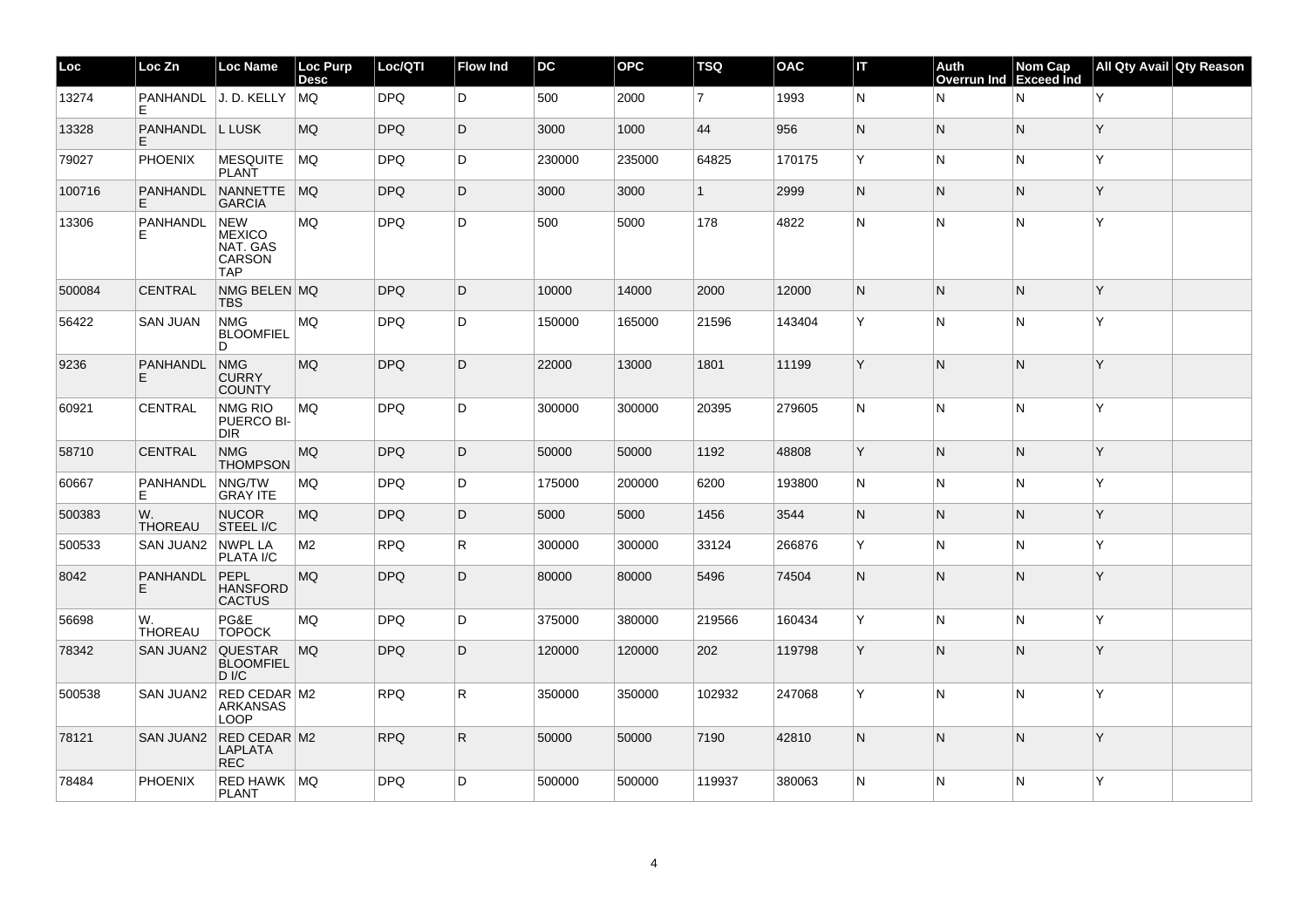| Loc    | Loc Zn                      | <b>Loc Name</b>                                                         | Loc Purp<br><b>Desc</b> | Loc/QTI    | <b>Flow Ind</b> | DC     | <b>OPC</b> | <b>TSQ</b> | <b>OAC</b> | IΤ  | Auth<br><b>Overrun Ind</b> | Nom Cap<br><b>Exceed</b> Ind | All Qty Avail Qty Reason |  |
|--------|-----------------------------|-------------------------------------------------------------------------|-------------------------|------------|-----------------|--------|------------|------------|------------|-----|----------------------------|------------------------------|--------------------------|--|
| 78496  | <b>PHOENIX</b>              | <b>SANTAN</b><br><b>PLANT</b>                                           | MQ                      | DPQ        | D               | 144084 | 203000     | 45317      | 157683     | N   | N                          | N                            | Y                        |  |
| 100719 | <b>WEST</b><br><b>TEXAS</b> | <b>SENDERO</b><br>CRAWFORD                                              | M2                      | <b>RPQ</b> | R.              | 110000 | 110000     | 33500      | 76500      | ΙY. | N                          | N                            | Y                        |  |
| 10487  | W.<br>THOREAU               | <b>SOCAL</b><br><b>NEEDLES</b>                                          | MQ                      | <b>DPQ</b> | D               | 850000 | 850000     | 293863     | 556137     | ΙY. | N                          | N                            | Y                        |  |
| 56697  | W.<br><b>THOREAU</b>        | SOCAL<br><b>TOPOCK</b>                                                  | <b>MQ</b>               | <b>DPQ</b> | D               | 300000 | 300000     | 60925      | 239075     | N   | N                          | N                            | Y                        |  |
| 10594  | <b>PANHANDL</b><br>E.       | SOUTHERN MQ<br>STAR-<br><b>CANADIAN</b><br><b>RIVER</b>                 |                         | DPQ        | D               | 150000 | 150000     | 45162      | 104838     | N.  | N                          | N                            | Y                        |  |
| 78403  | <b>PANHANDL</b><br>F.       | SOUTHWES MQ<br><b>T CHEESE</b><br>$\overline{C}$                        |                         | <b>DPQ</b> | D               | 5000   | 5000       | 1857       | 3143       | IN. | N                          | N                            | Y                        |  |
| 78509  | <b>PANHANDL</b><br>E.       | SPURLOCK MQ<br>#1                                                       |                         | <b>DPQ</b> | D               | 3500   | 5000       | 64         | 4936       | N   | N                          | N                            | Y                        |  |
| 79040  | <b>PHOENIX</b>              | <b>SRP</b><br><b>MESQUITE</b>                                           | <b>MQ</b>               | <b>DPQ</b> | D               | 125000 | 125000     | 35999      | 89001      | IN. | N                          | N                            | Y                        |  |
| 100737 | <b>CENTRAL</b>              | <b>SUMMIT</b><br>LANE                                                   | M2                      | <b>RPQ</b> | $\mathsf{R}$    | 200000 | 200000     | 900        | 199100     | N   | N                          | N                            | Y                        |  |
| 78481  | <b>PHOENIX</b>              | SUN<br>VALLEY<br><b>SOUTH</b><br><b>DELIVERY</b>                        | MQ                      | <b>DPQ</b> | D               | 35000  | 35000      | 68         | 34932      | N   | N                          | N                            | Y                        |  |
| 78492  | <b>PHOENIX</b>              | SUNDANCE MQ<br><b>PLANT</b>                                             |                         | <b>DPQ</b> | D               | 210000 | 210000     | 5000       | 205000     | IN. | N                          | N                            | Y                        |  |
| 100739 | <b>WEST</b><br><b>TEXAS</b> | <b>TARGA DK</b><br><b>BOYD FUEL</b>                                     | MQ                      | <b>DPQ</b> | D               | 3800   | 4000       | 1300       | 2700       | ΙY. | N.                         | N.                           | Y                        |  |
| 79026  | PANHANDL<br>E.              | <b>TKO</b><br><b>WILLIAMS</b>                                           | MQ                      | <b>DPQ</b> | D               | 1600   | 1600       | 290        | 1310       | N   | $\overline{\mathsf{N}}$    | N.                           | Y                        |  |
| 13335  | PANHANDL<br>Е               | <b>TW</b><br>(CABOT)<br>RANDALL<br>CO.<br><b>COUNTRY</b><br><b>CLUB</b> | MQ                      | <b>DPQ</b> | D               | 5000   | 5000       | ا 9        | 4991       | N   | $\overline{\mathsf{N}}$    | N                            | Y                        |  |
| 56774  | <b>SAN JUAN</b>             | <b>TW</b><br><b>STANDING</b><br>ROCK I/C                                | MQ                      | <b>DPQ</b> | D               | 3000   | 3000       | 198        | 2802       | N   | N                          | N                            | Y                        |  |
| 13300  | <b>WEST</b><br><b>TEXAS</b> | TW/WALTO MQ<br>N FUEL<br>DELIVERY                                       |                         | <b>DPQ</b> | D               | 1000   | 3000       | 5          | 2995       | ΙY. | N                          | N                            | Y                        |  |
| 500612 | PANHANDL<br>E               | TW/WTG/HA MQ<br><b>NSFORD</b><br>CO <sub>I/C</sub>                      |                         | <b>DPQ</b> | D               | 6000   | 6000       | 5920       | 80         | N.  | N                          | N                            | Y                        |  |
| 500632 | <b>SAN JUAN</b>             | TWPL/TRAN   M2<br><b>SCOLORAD</b><br>O BLANCO                           |                         | <b>RPQ</b> | R               | 450000 | 450000     | 228261     | 221739     | Y   | $\overline{\mathsf{N}}$    | N                            | Y                        |  |